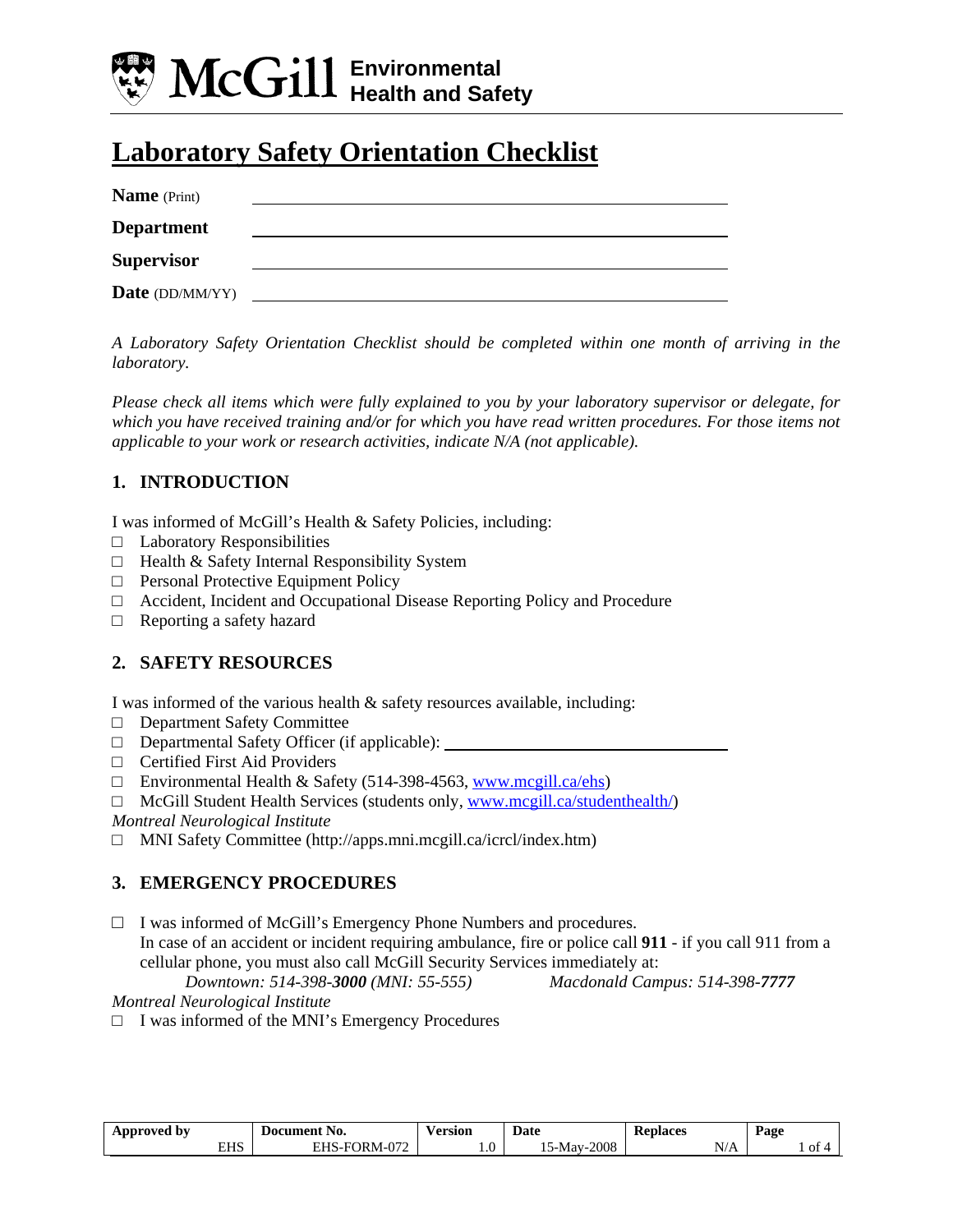

### **4. BASIC LABORATORY SAFETY**

- □ I read McGill's Laboratory Safety Manual
- $\Box$  I know the location of the closest fire alarm pull stations
- $\Box$  I know the location of the fire extinguishers
- $\Box$  I know the location of the closest emergency exit and have been instructed as to the evacuation route
- $\Box$  I know the location of the first aid kit
- $\Box$  I know the location of the eyewash and emergency shower and was instructed how to operate them *(Do not pull the handle of the safety shower during the orientation)*
- □ I was instructed on proper lab attire
- $\Box$  I was instructed not to eat, drink or apply makeup in the lab
- $\Box$  I was provided with the following personal protective equipment (PPE) and was instructed in its proper maintenance and use (select all that apply):
	- □ Disposable Gloves
	- □ Lab Coat
	- □ Safety glasses
	- □ Respirator, *Specify Type:*
	- □ Hearing protection, *Specify Type:*
	- □ Other (specify):
- □ I was instructed **not** to wear lab coats and gloves out of the designated lab area
- □ I was informed as to the location and purpose of Material Safety Data Sheets, the Laboratory Information Card and other safety symbols and signage
- $\Box$  I was informed of the importance of good personal hygiene and understand the proper hand washing protocol
- □ I read McGill's Work Alone Policy

### **5. CHEMICAL LAB SAFETY □ Not Applicable**

- $\Box$  I received instruction on the safe handling and storage of chemicals
- $\Box$  I received instruction on the safe disposal procedures for chemicals
- $\Box$  I received instruction on the appropriate measures to take in case of a chemical spill
- $\Box$  I received instruction on safe chemical fume hood operation

### **6. RADIATION LAB SAFETY □ Not Applicable**

- □ I read McGill's Radiation Safety Manual and
- □ I read McGill's Radiation Safety Policy
- □ I have successfully completed mandatory *Principles of Laboratory Radiation Safety* training
- $\Box$  I am listed as an authorized user on the supervisor's radioisotope permit
- $\Box$  I was given clear instructions regarding the lab rules (i.e. in-house procedures) for radioisotope work
- $\Box$  I received instruction on record keeping for radioisotopes as well as on their safe disposal
- $\Box$  I received instruction on the appropriate measures to take in case of a radioactive spill or exposure

| i nnroved<br>DV<br>AUV |     | Document<br>N0.                  | ′ersıon | Jate          | Keplaces<br>лc                | Page              |
|------------------------|-----|----------------------------------|---------|---------------|-------------------------------|-------------------|
|                        | EHS | $\sim$<br>ъ.<br>ж.<br>' IV/I – I | 1.U     | 2008<br>8-May | $\mathbf{r}$<br>N<br>1 M<br>. | $\sim$<br>ΟĪ<br>- |

- $\Box$  Chemical goggles
- □ Face Shield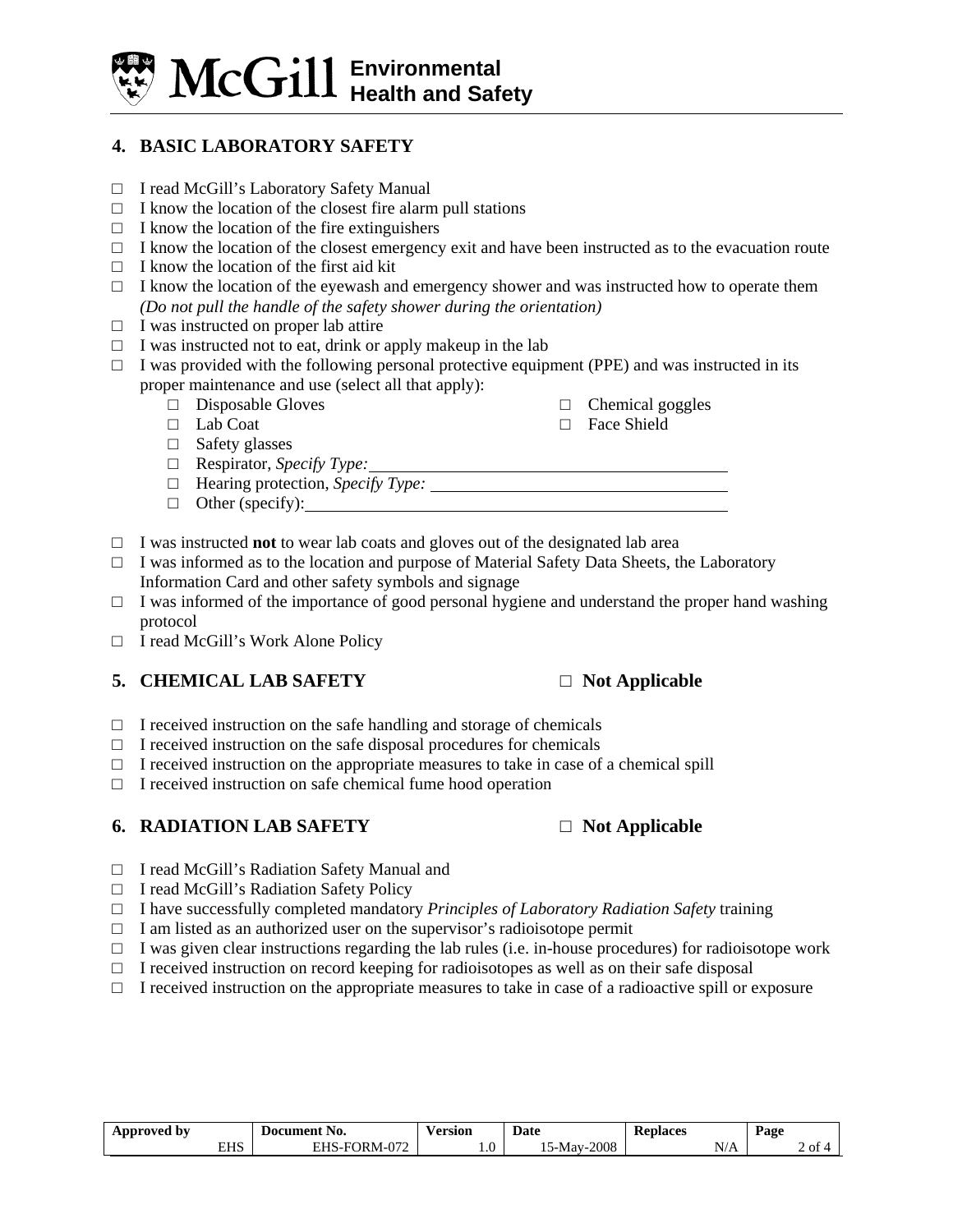# **Environmental Health and Safety**

# **7. LASER SAFETY □ Not Applicable**

- □ I read McGill's Laser Safety Policy
- $\Box$  I received instruction on the safe handling of lasers

- □ I read McGill's Biosafety Manual
- □ I read McGill's Biohazards Safety Policy
- $\Box$  I received instruction on the safe handling and storage of biohazardous materials
- $\Box$  I received instruction on the decontamination procedures for the techniques performed in the lab
- □ I received instruction on the appropriate measures to take in case of a biohazard spill, exposure or incident

### **9. HAZARDOUS WASTE DISPOSAL □ Not Applicable**

- □ I read McGill's Waste Disposal Guidelines
- □ I read McGill's Hazardous Waste Disposal Policy
- □ I was informed of and understand McGill's waste disposal procedures for: sharps, biohazardous waste (e.g. infectious agents, blood & bodily fluids), chemical waste and radiation waste.

### **10. ANIMAL CARE PROCEDURES □ Not Applicable**

- $\Box$  I received mandatory animal theory and practical training
- $\Box$  I was informed of the Occupational Health Program for Animal Related Activities which participation is highly recommended, but not mandatory
- $\Box$  I was instructed on the standard procedures in place in the animal facility that I will be using
- □ I am listed on my supervisor's Animal Use Protocol (also called "Animal Certificate"), by way of an amendment or submission of the form to the Animal Care Committee and I have read the Animal Use Protocol (not applicable to Animal Facility Staff)

## **11. LAB EQUIPMENT SAFETY INSTRUCTION □ Not Applicable**

□ I received instruction on the safe use of laboratory equipment (e.g., centrifuge, autoclave, fume hood, furnace, etc.)

*Please list equipment:* 

| Approved<br>ħ١ |     | Document No.                      | $ -$<br>ersion/ | <b>Date</b>    | <b>Replaces</b> | Page           |
|----------------|-----|-----------------------------------|-----------------|----------------|-----------------|----------------|
|                | EHS | $\sqrt{2}$<br>JR M-0<br>F.H.S.-F( | 1.U             | 2008<br>--May- | N/A             | $\sim$<br>3 of |

# **8. BIOSAFETY □ Not Applicable**